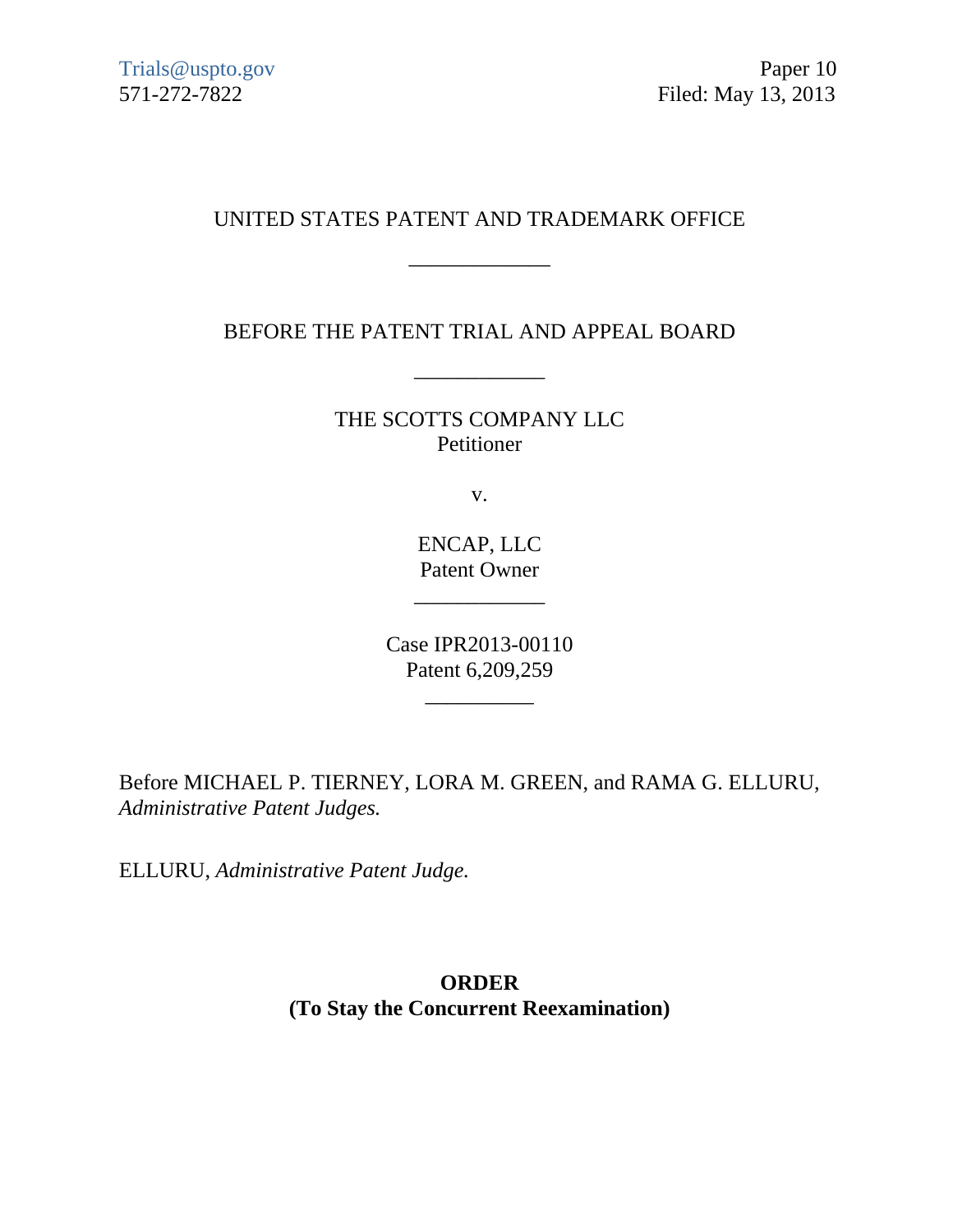IPR2013-00110 Patent 6,209,259 Scotts Company LLC v. Encap, LLC

 This petition for *inter partes* review of U.S. Patent No. 6,209,259 ("the '259 patent") was accorded a filing date of January 10, 2013. A reexamination for the '259 patent is also pending before the Office concurrently. (Reexamination Control No. 90/012,183.) Although the claims subject to reexamination include additional claims that are not the subject of the instant petition, all of the challenged claims are being reexamined. Further, some of Petitioner's asserted grounds of unpatentability in the instant proceeding are based on the same prior art references that are the bases of the Examiner's rejections in the reexamination. (Pet. 5-6, Ex. 1003 ("Roth"), Ex. 1004 ("Lowe'), and Ex. 1007 ("Matthews"), December 12, 2012, Reexam – Non-Final Action pp. 3, 10, 16.)

 The Board will not ordinarily stay a reexamination because, in the absence of good cause, reexaminations are conducted with special dispatch. Conducting the reexamination concurrently with the instant proceeding, however, would duplicate efforts within the Office and could potentially result in inconsistencies between the proceedings. Notably, because all the challenged claims also are being reexamined, the Patent Owner could amend those claims, which could change the scope of the challenged claims while the Board is conducting its review. Further, because of the overlap between the asserted prior art references in this proceeding and the bases of the Examiner's rejections, the patentability of all of the challenged claims could be determined in both the instant proceeding and the reexamination based on the same grounds of unpatentability.

 The Board is required to determine whether to institute an *inter partes* review within 3 months after receiving a preliminary response from the Patent Owner, or the date on which such a response is due. *See* 35 U.S.C. § 314(b), as

2